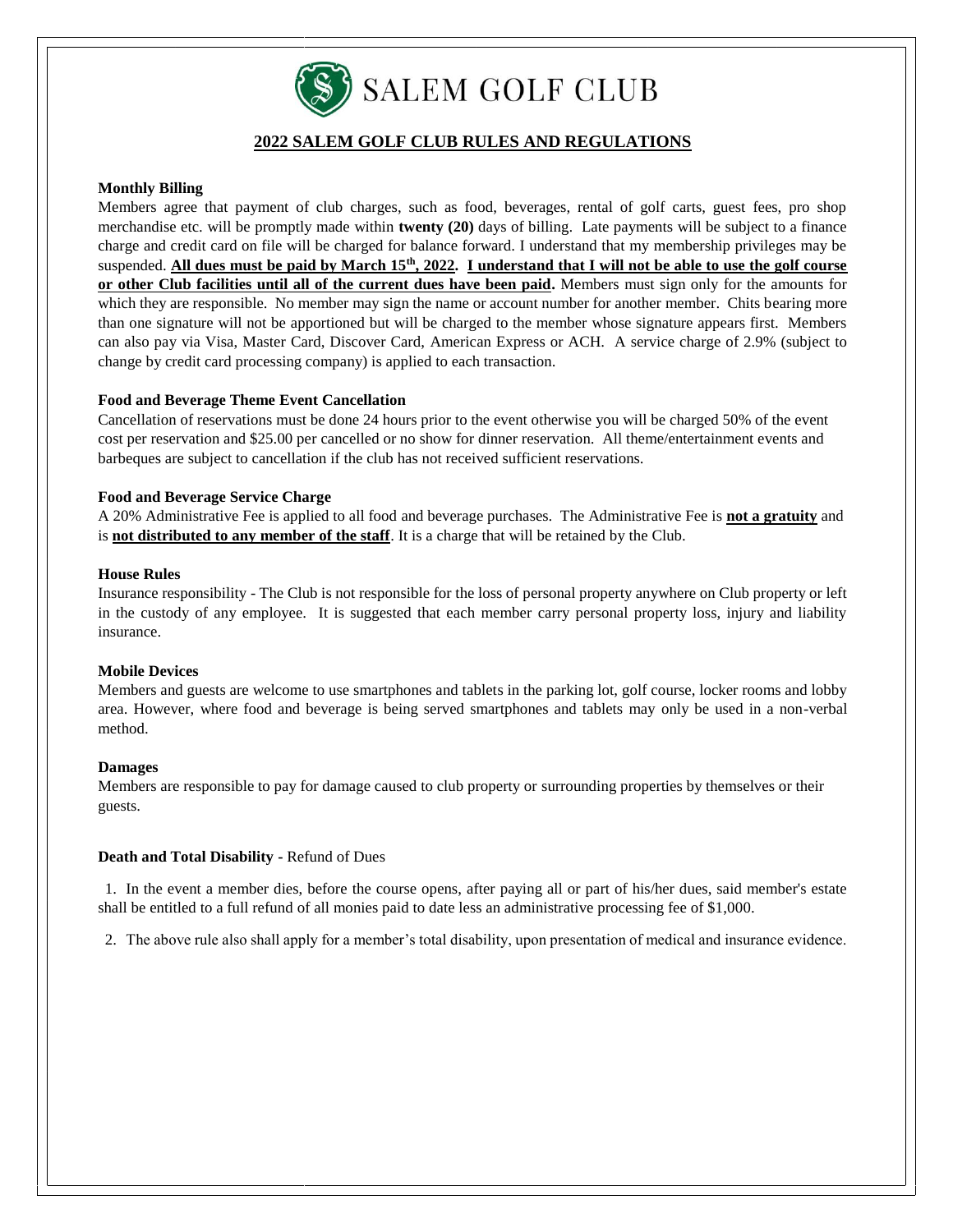# **Dress Code Policy**

The following Dress Code must be adhered to at all times. The General Manager, Food and Beverage Manager, Head Golf Professional and Golf Starter are specifically directed by Salem Golf Club Associates to deny the use of the facilities to anyone in violation of the dress code.

# **Golf Course and Practice Facilities**

Proper attire is required for members and their guests to play golf or utilize the golf practice facilities. The Golf Committee has requested that the Professional staff strictly enforce dress code for all members and their guests. Some specific guidance on proper golf attire:

- No blue jeans or blue jean shorts
- Golf shirts must be tucked into shorts/pants
- No cargo shorts/pants
- No bathing suits
- No tank top shirts for men
- Collared shirts are required
- Hats must be worn with the brim forward
- Proper footwear that will not damage green surfaces is required for all players
- Shorts for men must be within 2 inches of the knee

# **The Club House -** Casual Attire

Men: Golf attire, Bermuda shorts, jeans, slacks, long sleeve shirts, and sweaters. NO tank tops, bathing suits, sweat suits, jogging clothes, ripped jeans or low un-collared t-shirts. Hats must be worn with the brim forward. T-shirts cannot be worn after 5PM in the Clubhouse.

Women: Golf attire, skirts, Bermuda shorts, slacks, jeans and shirts. NO bathing suits, sweat suits, ripped jeans, crop tops or jogging clothes.

# **The Pool House**

Swimming attire shall be permitted in the pool area and locker rooms provided gentlemen wear proper bathing attire, shirts and footwear and ladies wear proper cover-ups and footwear. All swimwear should be appropriate and cover your bottoms (no thongs). Swimming attire shall not be permitted in any other areas of the Club.

Swim Diaper Policy - **three** layers of protection are required for non-toilet trained children in the pool:

**1**- Disposable Swim Diaper **2**- Tight Fitting Swim Diaper Cover and **3**- Bathing Suit.

Healthy swimming behaviors are needed to preserve excellent water quality and to protect you and your kids from Recreational Water Illness (RWI's).

# **Golf Regulations**

## **USGA Rules**

USGA rules govern all play unless local rules are posted.

## **Registration**

Prior to play, all members must register with the Starter. All individuals in a playing group must be present to be entered in the Starter's queue. All play must start at the first tee unless otherwise directed by the Starter. At any time the Starter, at his discretion, has the authority to have a member play in a foursome or suitable combination at that particular time. **Twosomes are prohibited from playing during peak hours on Fridays, Saturdays, Sundays and Holidays, unless authorized by the Starter with no exceptions permitted.** 

## **Golf Pro**

The Pro and/or an Assistant Pro have the authority either individually or through the Starter, to enforce the rules and regulations of golf play.

## **Notices**

Any notices on special course usage or closures will be posted at the Pro Shop, sent via email and on the Salem website.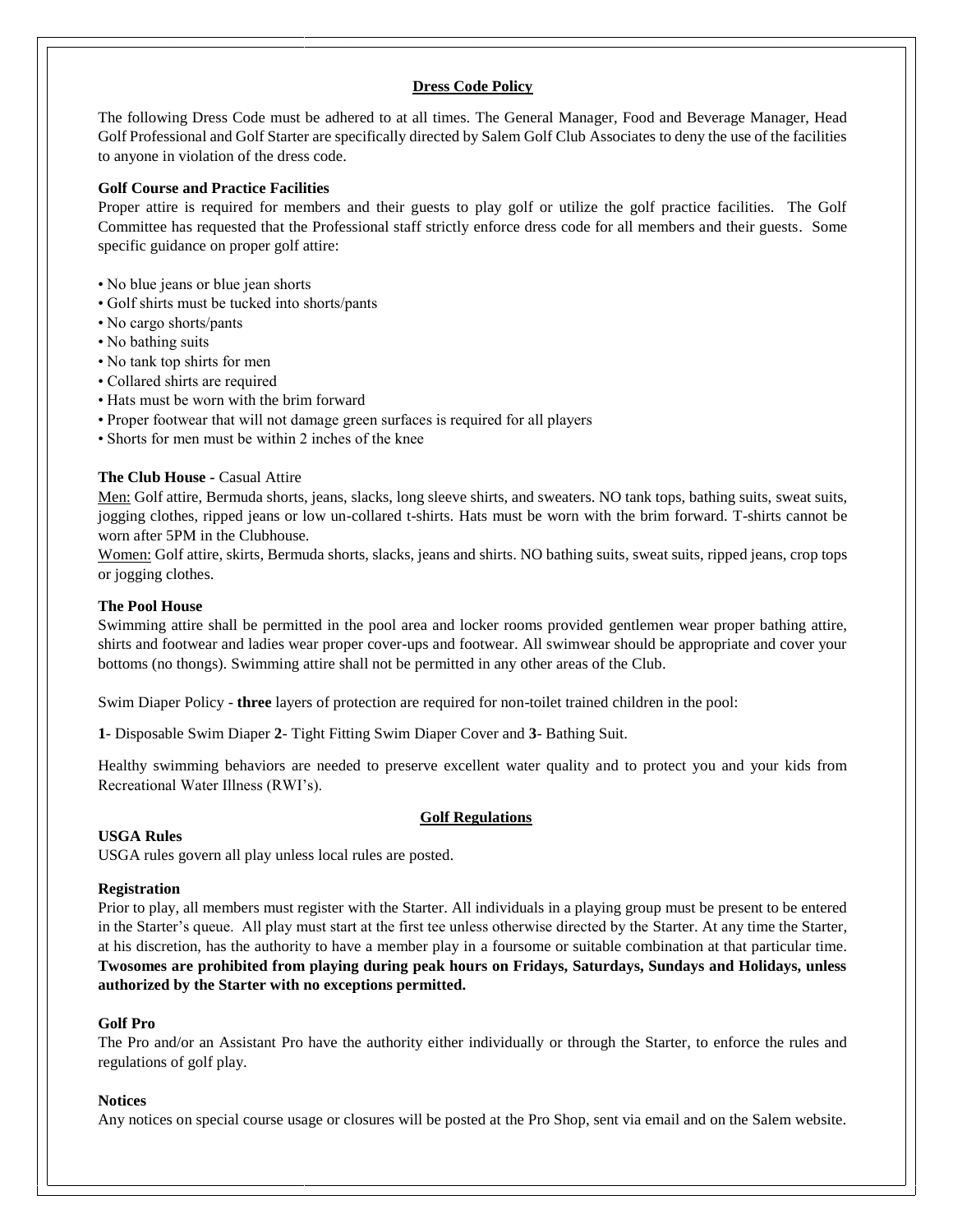# **Tenth Tee**

No player shall initiate a round of golf at the tenth tee without first registering with the Starter or Pro Shop. Those who interrupt play for clubhouse lunch must defer to players finishing the  $9<sup>th</sup>$  hole.

# **Course Usage**

- The course will be open, weather permitting, on or about April 1<sup>st</sup>, 2022 and will close on or about Thanksgiving Weekend, weather permitting.
- No pull carts may be brought on the course.
- The course opens Tuesday through Friday at 7:30 A.M., on Saturday, Sunday and Holidays at 7:00 A.M. mid-May through mid-September. Prior to mid-May and after September 15th, the course opens at 8 A.M. Tuesday through Friday, 7:30 A.M., on Saturday, Sunday & Holidays. Or otherwise posted the opening and closing of the course is subject to Superintendent's approval.
- The **course is closed** to members on **Mondays** except on announced Open Play days.
- Management reserves the right, from time to time, to allow outings on Tuesdays, Wednesdays and Thursdays. In such an event, a prior notice will be posted in the Pro Shop and clubhouse/locker rooms, and e-mailed to members who subscribe to the Club's e-mail notices. Course usage may be subject to certain limitations on those days.

# **Etiquette**

- 1. Bunkers Rakes are provided so all bunkers can be left in good condition for other players. Rakes should be left outside the bunker. It is the individual player's responsibility to see that this is achieved. Players should never climb the faces or sides upon entering or leaving any bunkers.
- 2. Divots and Ball Marks All players are responsible for replacing their divots and for properly repairing ball marks on the greens.
- 3. Smoking Policy Salem is a non-smoking environment in all buildings.
- 4. Golf Shoes Salem Golf Club is a spikeless golf shoe environment on both the practice range and the golf course.
- 5. Speed of Play Slow play will not be tolerated. Salem Golf Club Associates and the Golf Committee reserve the right to restrict playing times for slower players. Golfers should do their best to complete their round in 4 1/2 hours or less.
- 6. Complaints In order for any action to be taken, complaints on any matter of golf play, etiquette, or member conduct must be registered in writing with the General Manager and then will be presented to the Ethics Committee, if appropriate.

# **Golf Guests**

- The same person may not play as a guest more than **twice a month**. This rule is exclusive of one member guest tournament.
- Every guest must register with the Starter before commencing play. Members are limited to three guests each day, and the member is required to play with his/her guest. On weekends and holidays (Memorial Day, July  $4<sup>th</sup>$ , Labor Day and Columbus Day) members may have one guest prior to 11:00 A.M. and up to three guests after 11:00 A.M. Weekdays members may bring up to three guests at any time on weekdays.
- Unaccompanied guests of a member may play with advance permission from the General Manager.
- The person who introduces the guest shall be responsible for the conduct of and all charges incurred by the guest. All guests are expected to adhere to Club rules.
- Management reserves the right to modify or amend guest policy in order to facilitate play.

# **Golf Carts/Golf Boards**

- 1. Golf carts are provided at the user's expense and at the driver's risk. The Club will not assume responsibility for accidents to persons or property arising from their use. The Superintendent, or in his absence either the Manager or the Head Professional, will determine if conditions permit the use of carts, as well as the number to be allowed on the course at any one time.
- 2. No personally owned gas or electric carts are allowed on property.
- 3. Those driving carts must follow cart directional signs wherever they appear. Carts are not to be driven closer than 50 feet from any green or 20 feet from any trap or tee.
- 4. Seed mix on each cart must be used to fill in divots on fairways and tees. It is the member's responsibility to ensure compliance.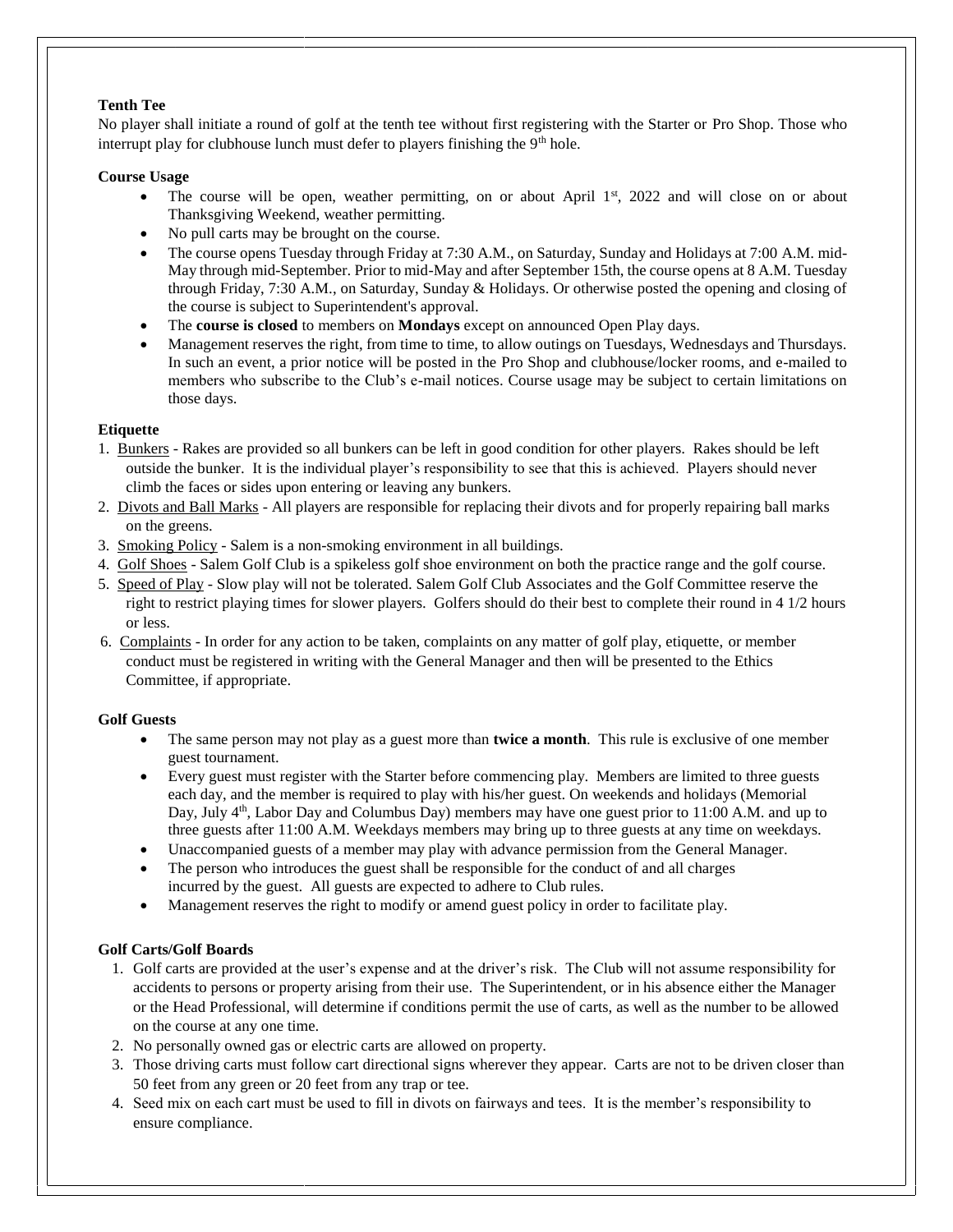## **Handicap Flag Policy**

This policy allows members who have a valid state issued handicap permit to be issued a red flag for their cart.

The policy allows members who have a red flag to drive their carts within the roped areas but no closer than 20 feet off the green *(normal policy is no closer than 50 feet)* Even with a red flag carts will not be permitted on the 6<sup>th</sup> fairway.

If carts are not permitted out because of weather conditions even members with a red flag will not be allowed to take a cart out. Any member deemed to be abusing their red flag policy may lose the privilege and face suspension of golf privileges.

## **Junior Golf**

Salem Golf Club is committed to growing the game of golf through our Junior golfers. Junior golfers between the ages of 10-17 may play golf after 11A.M. or earlier with the permission of the Pro Shop. Juniors may walk with a caddy (during the mandatory cart time) and have an understanding of golf etiquette (i.e. letting other golfers play through) and be accompanied by an adult or must have a valid driver's license to operate a golf cart. Certified Juniors may walk and carry their own bag beginning at 1 P.M. Tuesday – Thursday and beginning at 3 P.M. Friday, Saturday, Sunday and Holidays. Walkers must let golf cart users play through.

Children 9 and under are permitted on the golf course after 1 P.M. or otherwise earlier with permission of the Pro Shop if they have received formal golf instruction from Salem's Golf Professionals and or are certified as being capable of playing golf and having knowledge of its rules and etiquette. They must be accompanied by an adult. Children must be accompanied by an adult in the locker rooms.

# **PRACTICE FACILITY RULES AND REGULATIONS**

All practice areas generally open ½ hour before the tee opens and close one hour before sunset based on weather conditions. All practice areas are under the supervision of the Golf Professional and his staff.

#### **Driving Range**

All practice areas are available to members and guests. Unlimited practice balls will be at the Range and Short Game Area at all times for member use. Please refrain from using your own golf balls. In addition, we ask that no practice balls be taken from the practice areas for personal or on course usage.

#### **General Rules**

At no time should golf balls be hit over boundaries of the Driving Range for the safety of people on the course, in the parking lot or at the horse farm. Warnings may be given and continual violations may result in loss of privileges or membership suspension. Players may not hit a club that exceeds 240 yards in distance. Hitting range balls into the horse farm may result in loss of privileges and membership suspension.

Please do not use areas that have been designated as teaching areas or remove golf balls from those areas. Use of grass area is only available when tee stations have been set up. If there is not a designated area, please use hitting mats only. Violations may result in loss of privileges.

Social and Sport members may use the Range / Short Game area for an additional fee in accordance with the Social Membership Agreement.

#### **Short Game Area**

Practicing players should be well aware of how far they hit their wedges so as to not accidentally over hit the Short Game Area or into the horse farm. All practice shots should be angled away from the horse farm. This area is for wedges only. Hitting range balls into the horse farm may result in loss of golf privileges and membership suspension.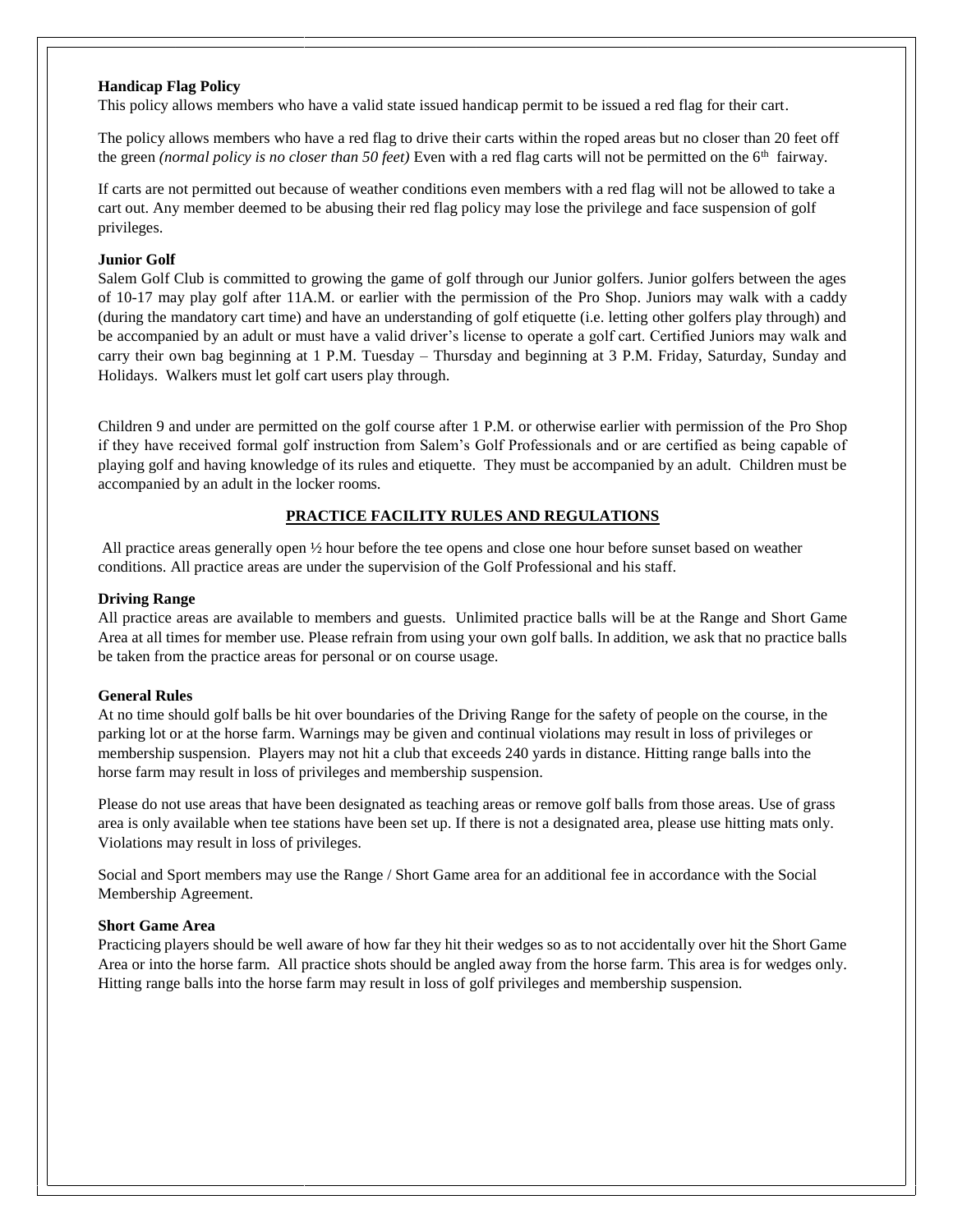# **POOL AND POOL HOUSE RULES**

## **Pool and Pool House Café**

Open Memorial Day to Labor Day Hours posted on website\* \* Pool hours are subject to change.

| <b>Guest Policy</b>                                     | <b>Adults</b>   | <b>Children</b> |
|---------------------------------------------------------|-----------------|-----------------|
| Tuesday – Thursday from 11:00AM to 7:00PM               | \$15 per person | \$10 per person |
| Friday, Saturday, Sunday from $11:00 - 7:00 \text{ PM}$ | \$25 per person | \$20 per person |
| <b>Holidays</b>                                         | \$30 per person | \$25 per person |

*Members are encouraged to enjoy the club and bring guests. Adult members may bring up to three guests per day. More than 4 guests will require management approval. The same person may not be a guest more than twice a month. Special consideration will be made if you have out of town house guests and would like to bring them beyond the normal guest policy. Please contact the General Manager for approval.*

## **Au Pair Fee**

A Salem Golf Club Family Membership may add one primary care provider to their family membership. His/her name and phone number must be listed on the Membership Application Form. This primary care provider does not have full membership and must be present with the children of membership at all times. This care provider may not bring guests without the presence of the adult member. An additional fee of \$350.00 will be added to the membership.

#### **General Rules:**

- 1. All members are required to sign-in at the pool front desk and will be charged for all guests on member accounts.
- 2. Pool House locker rooms are for daily use only.
- 3. An adult of at least 16 years of age MUST supervise children 12 years and under in the pool areas.
- 4. An adult MUST accompany non-swimmers in the pool.
- 5. All children under the age of 12 must be accompanied by an adult outside the gated pool house area.
- 6. The Pool is open (privileges are based on your membership category) from Memorial Day to Labor Day.
- 7. A lifeguard must be in attendance while the pool is in use.
- 8. **No diving allowed** anywhere in the pool.
- 9. Bathrooms are to be used appropriately. No horseplay, vandalism, or unsafe behavior is allowed.
- 10. No abusive or profane language; or breach of peace is permitted on club premises. Failure to do so may result in suspension.
- 11. In our continued efforts toward a sustainable environment, we suggest two towels per person per day.
- 12. Jumping is only from the white gutters, not from deck.
- 13. Lap lane swimmers shall follow circle swimming etiquette.
- 14. All persons must shower with warm water and soap before entering the pool.
- 15. Persons with severe infections or open cuts are not permitted in the water.
- 16. Spitting, blowing the nose, and spouting in the pool in prohibited.
- 17. Piggy back games such as "chicken fighting," running, horseplay, shall not be permitted.
- 18. Flips, backwards jumping, twirlers or running and jumping are not permitted.
- 19. Bandages and bobby pins are not permitted in the pool.
- 20. Smoking, vaping, outside food, outside beverage, or glass containers are not allowed in the pool area or locker rooms.
- 21. All slide rules must be followed without exception.
- 22. Mermaid Tails are prohibited in the pool.
- 23. The Aquatic Staff reserves the right to enforce any rule necessary to maintain the health and safety of all patrons.
- 24. Three layers of protection must be used for children not bathroom trained.
- 25. Children are not permitted to play on the  $10<sup>th</sup>$  tee box, violation will result in Member suspension.